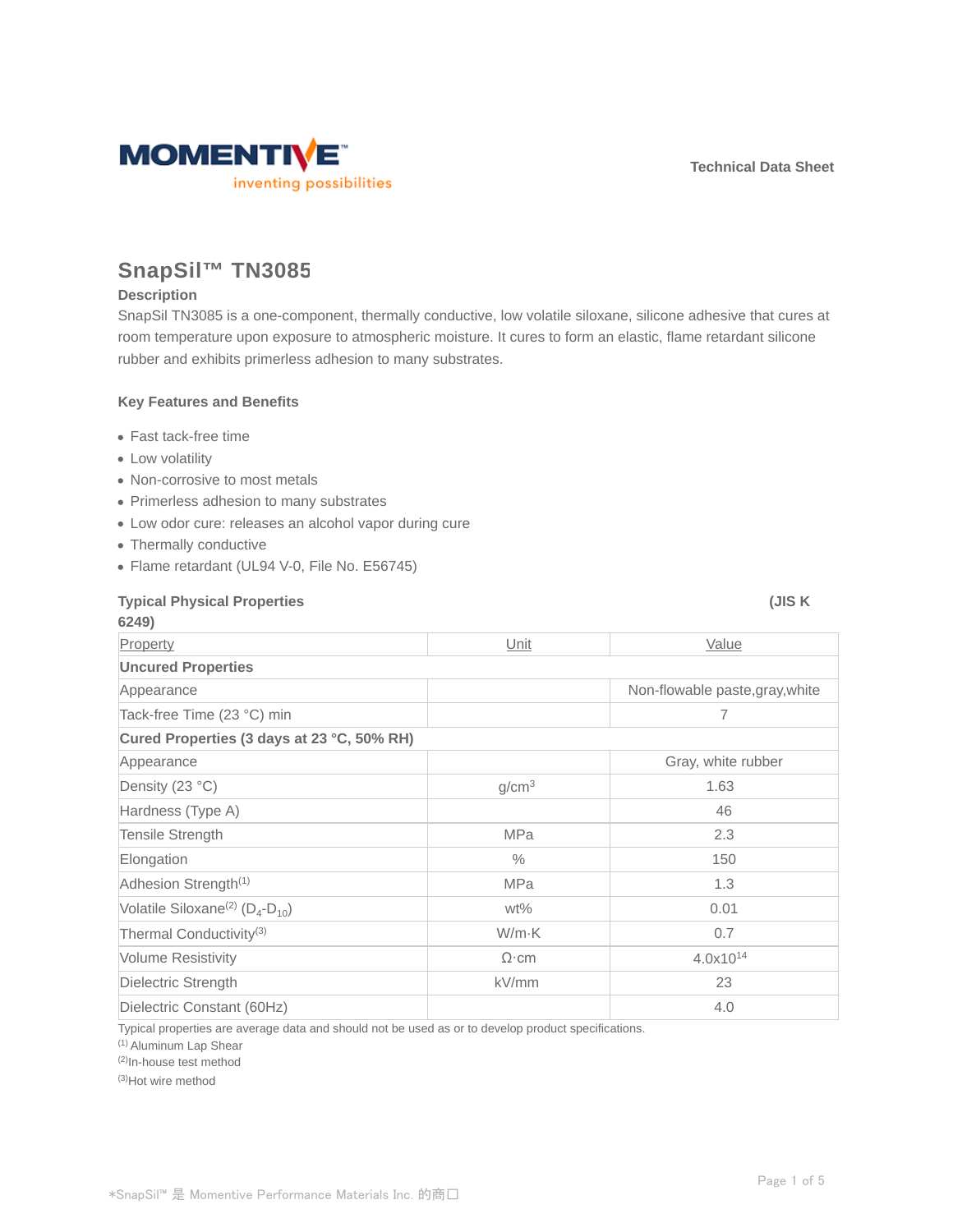#### **Typical Properties, continued**

| Property                      | Unit  | Value |
|-------------------------------|-------|-------|
| Dissipation Factor (60Hz)     |       | 0.04  |
|                               | $Na+$ |       |
| Impurities <sup>(2)</sup> ppm | K+    |       |
|                               | CI-   |       |

Typical properties are average data and should not be used as or to develop product specifications.

(1) Aluminum Lap Shear

(2)In-house test method

(3)Hot wire method

### **Potential Applications**

- Bonding in power supplies
- Thermal adhesive between electronic components and heat sinks
- Securing PCBs to substrates

#### **Cure Profile**

SnapSil TN3085 silicone adhesive cures upon exposure to atmospheric moisture, and its cure speed is affected by humidity and temperature. The material begins to cure from the sections that are exposed to the atmosphere and, therefore, greater time is required for the cure to extend to deeper sections. The cure depth of SnapSil TN3085 silicone adhesive at various combinations of humidity and temperature are provided below.



Note: Test results. Actual data may vary.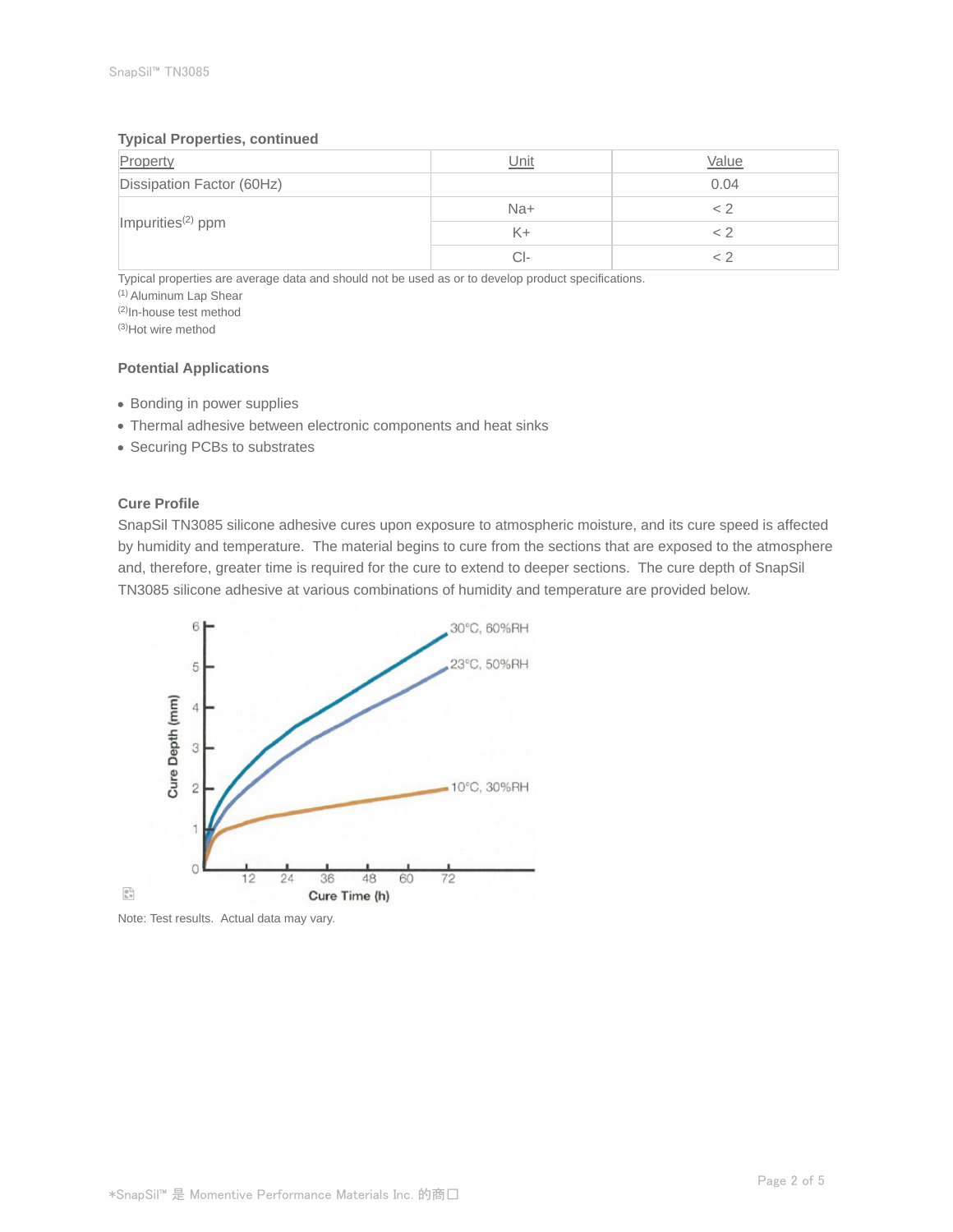#### **Adhesion Performance**

SnapSil TN3085 silicone adhesive adheres to a wide variety of substrates used in electronic components. The following matrix depicts adhesion performance to typical substrates. However, actual performance may vary depending on the substrate manufacturer or grade.

| Substrate               |            |
|-------------------------|------------|
| Aluminum                | O          |
| Copper                  | Ω          |
| <b>Steel</b>            | Ω          |
| Acrylic resin           | Ω          |
| Phenolic resin          | Ω          |
| Epoxy resin             | Ω          |
| PET                     | Ω          |
| <b>ABS</b>              | $\bigcirc$ |
| <b>PBT</b>              | $\bigcap$  |
| <b>PPS</b>              | Ω          |
| <b>PVC</b>              | Ω          |
| Nylon                   | $\bigcap$  |
| Polycarbonate           | Ω          |
| <b>PPO</b>              | $\bigcirc$ |
| Polyethylene            | X          |
| Polytetrafluoroethylene | X          |
| Glass                   | ∩          |

Note: Test results. Actual data may vary.

O: Good (cohesive failure)

X: Adhesive failure

#### **General Considerations for Use**

While the typical operating temperature for silicone materials ranges from -45℃ to 200℃, the long-term maintenance of its initial properties is dependent upon design related stress considerations, substrate materials, frequency of thermal cycles, and other factors.

#### **Patent Status**

Nothing contained herein shall be construed to imply the nonexistence of any relevant patents or to constitute the permission, inducement or recommendation to practice any invention covered by any patent, without authority from the owner of the patent.

#### **Product Safety, Handling and Storage**

Customers should review the latest Safety Data Sheet (SDS) and label for product safety information, safe handling instructions, personal protective equipment if necessary, emergency service contact information, and any special storage conditions required for safety. Momentive Performance Materials (MPM) maintains an around-the-clock emergency service for its products. SDS are available at www.momentive.com or, upon request, from any MPM representative. For product storage and handling procedures to maintain the product quality within our stated specifications, please review Certificates of Analysis, which are available in the Order Center. Use of other materials in conjunction with MPM products (for example, primers) may require additional precautions. Please review and follow the safety information provided by the manufacturer of such other materials.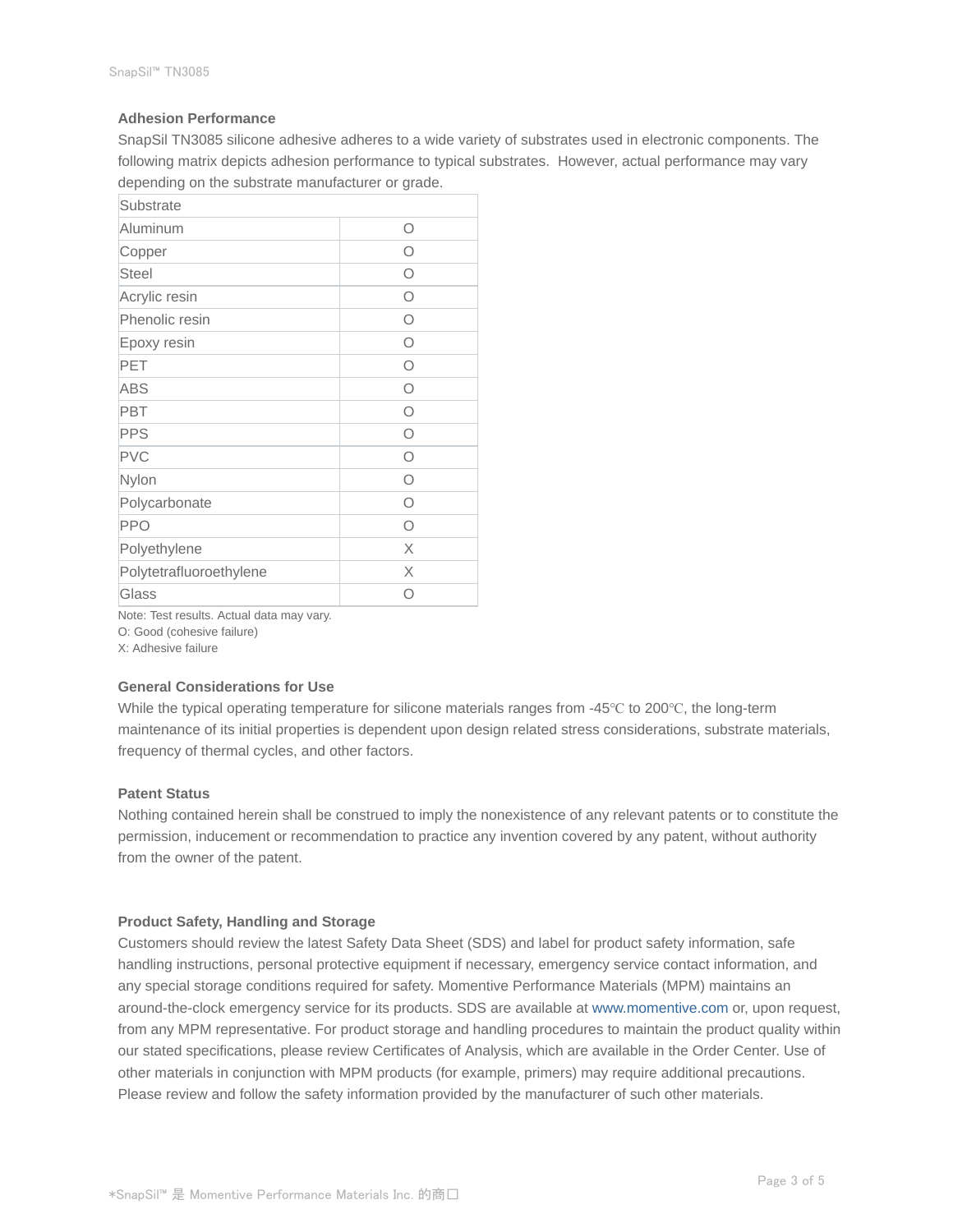#### **Limitations**

Customers must evaluate Momentive Performance Materials products and make their own determination as to fitness of use in their particular applications.

**Contact Information** Email commercial.services@momentive.com

## **Telephone**

| <b>Americas</b>                       | <b>Latin America</b> | <b>EMEAI- Europe, Middle</b><br>East, Africa & India | <b>ASIA PACIFIC</b> |
|---------------------------------------|----------------------|------------------------------------------------------|---------------------|
| +1 800 295 2392                       | <b>Brazil</b>        | <b>Europe</b>                                        | China               |
| Toll free*                            | +55 11 4534 9650     | +390510924300                                        | 800 820 0202        |
| +704 805 6946                         | Direct Number        | Direct number                                        | Toll free           |
| Direct Number                         |                      |                                                      | +86 21 3860 4892    |
|                                       |                      |                                                      | Direct number       |
| *All American countries <b>Mexico</b> |                      | India, Middle East & Africa                          | Japan               |
|                                       | +52 55 2169 7670     | + 91 44 71212207                                     | +81 3 5544 3111     |
|                                       | Direct Number        | Direct number*                                       | Direct number       |
|                                       |                      | *All Middle Eastern countries,                       | Korea               |
|                                       |                      | Africa, India,                                       | +82 2 6201 4600     |

For literature and technical assistance, visit our website at: www.momentive.com

#### **DISCLAIMER:**

**THE MATERIALS, PRODUCTS AND SERVICES OF MOMENTIVE PERFORMANCE MATERIALS INC. AND ITS SUBSIDIARIES AND AFFILIATES (COLLECTIVELY "SUPPLIER"), ARE SOLD SUBJECT TO SUPPLIER'S STANDARD CONDITIONS OF SALE, WHICH ARE INCLUDED IN THE APPLICABLE DISTRIBUTOR OR OTHER SALES AGREEMENT, PRINTED ON THE BACK OF ORDER ACKNOWLEDGMENTS AND INVOICES, AND AVAILABLE UPON REQUEST. ALTHOUGH ANY INFORMATION, RECOMMENDATIONS, OR ADVICE CONTAINED HEREIN IS GIVEN IN GOOD FAITH, SUPPLIER MAKES NO WARRANTY OR GUARANTEE, EXPRESS OR IMPLIED, (i) THAT THE RESULTS DESCRIBED HEREIN WILL BE OBTAINED UNDER END-USE CONDITIONS, OR (ii) AS TO THE EFFECTIVENESS OR SAFETY OF ANY DESIGN INCORPORATING ITS PRODUCTS, MATERIALS, SERVICES, RECOMMENDATIONS OR ADVICE. EXCEPT AS PROVIDED IN SUPPLIER'S STANDARD CONDITIONS OF SALE, SUPPLIER AND ITS REPRESENTATIVES SHALL IN NO EVENT BE RESPONSIBLE FOR ANY LOSS RESULTING FROM ANY USE OF ITS MATERIALS, PRODUCTS OR SERVICES DESCRIBED HEREIN.** Each user bears full responsibility for making its own determination as to the suitability of Supplier's materials, services, recommendations, or advice for its own particular use. Each user must identify and perform all tests and analyses necessary to assure that its finished parts incorporating Supplier's products, materials, or services will be safe and suitable for use under end-use conditions. Nothing in this or any other document, nor any oral recommendation or advice, shall be deemed to alter, vary, supersede, or waive any